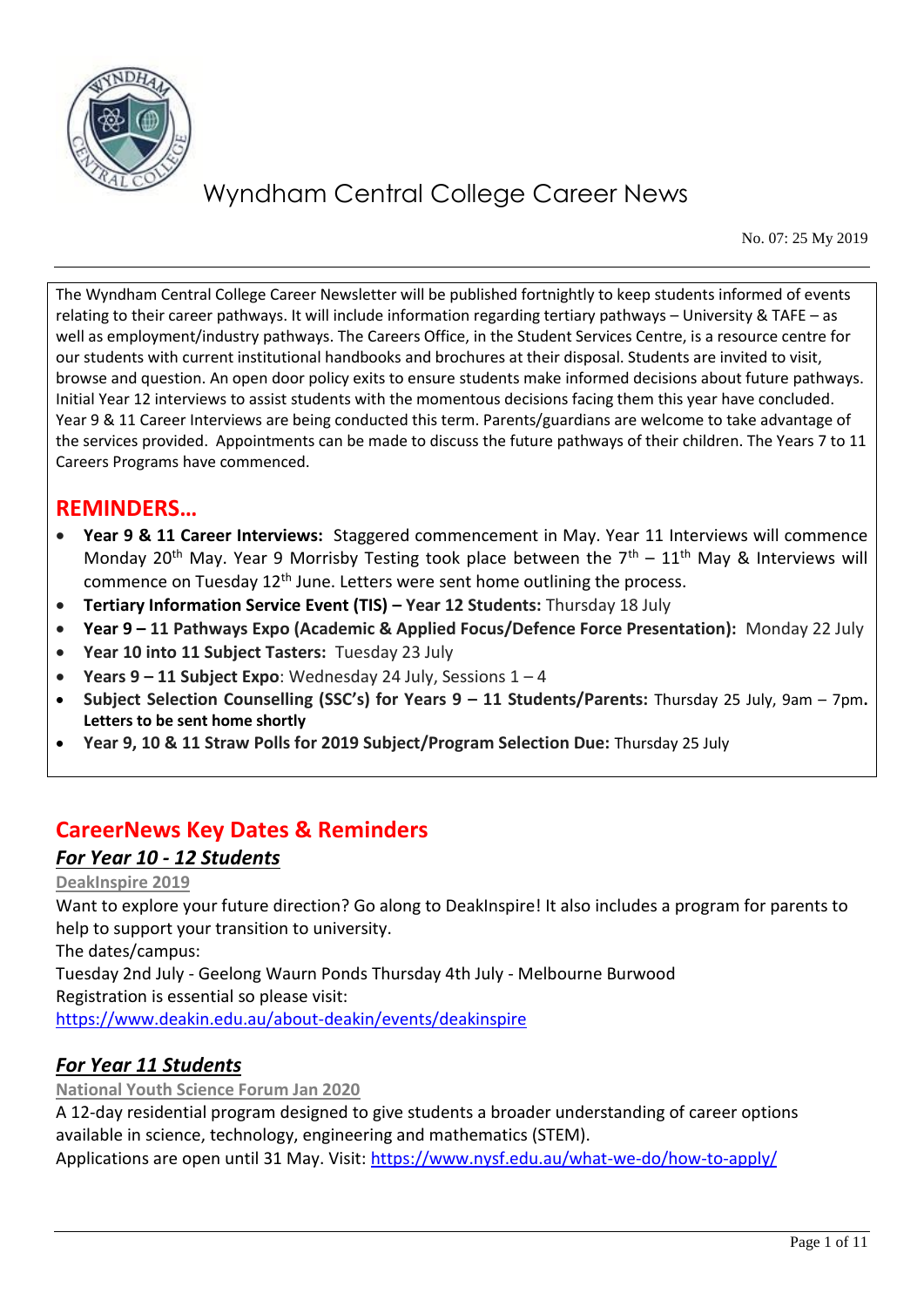

No. 07: 25 My 2019

### *For all Students:*

**Holmesglen Institute Open Day** The next open day at Holmesglen is on Thursday 20<sup>th</sup> June. You can choose your chosen area and reserve your place here: <https://holmesglen.edu.au/opendays/>

### *For all VCE Students:*

**Inside Monash Seminars** When: Running until August. Spend 90 minutes with an academic, a current and a past student on campus and discover what it's really like to study at Monash.To view the faculties and seminar dates visit: [https://www.monash.edu/inside](https://www.monash.edu/inside-monash)[monash](https://www.monash.edu/inside-monash)

**Monash Information Evenings** When: Running from March until September. Time: 6.30pm – 8.00pm. Sessions will be held at various locations across Victoria. For further details and to register please visit: <https://www.monash.edu/information-evenings>

#### **Victoria University Information Evenings**

When: Running until the 25th of June. These evenings feature a broad range of VU's undergraduate course offerings. To register for the course areas that interest you please visit:<http://study.vu.edu.au/information-sessions>

**RMIT Shepparton Information Evening** 

When: Tuesday 4th June. When: 6.30pm – 8.00pm. Where: 481 Wyndham Street , Shepparton. To register: [https://www.eventbrite.com.au/e/rmit](https://www.eventbrite.com.au/e/rmit-university-information-evening-shepparton-tickets-60504999081)[university-information-evening-shepparton-tickets-60504999081](https://www.eventbrite.com.au/e/rmit-university-information-evening-shepparton-tickets-60504999081)

### *For Year 12 Students:*

#### **Latrobe University's 'Aspire' Program**

Are you community minded and a volunteer? Then you might be eligible for Latrobe's 'Aspire' program, an early admissions program where the skills and knowledge you've gained through your community contribution are rewarded with a conditional early offer into your chosen course at La Trobe aswell as other benefits during your final year of VCE.

Applications open on June 1st 2019, so to review the criteria and application process, visit: <https://www.latrobe.edu.au/study/aspire/about-aspire>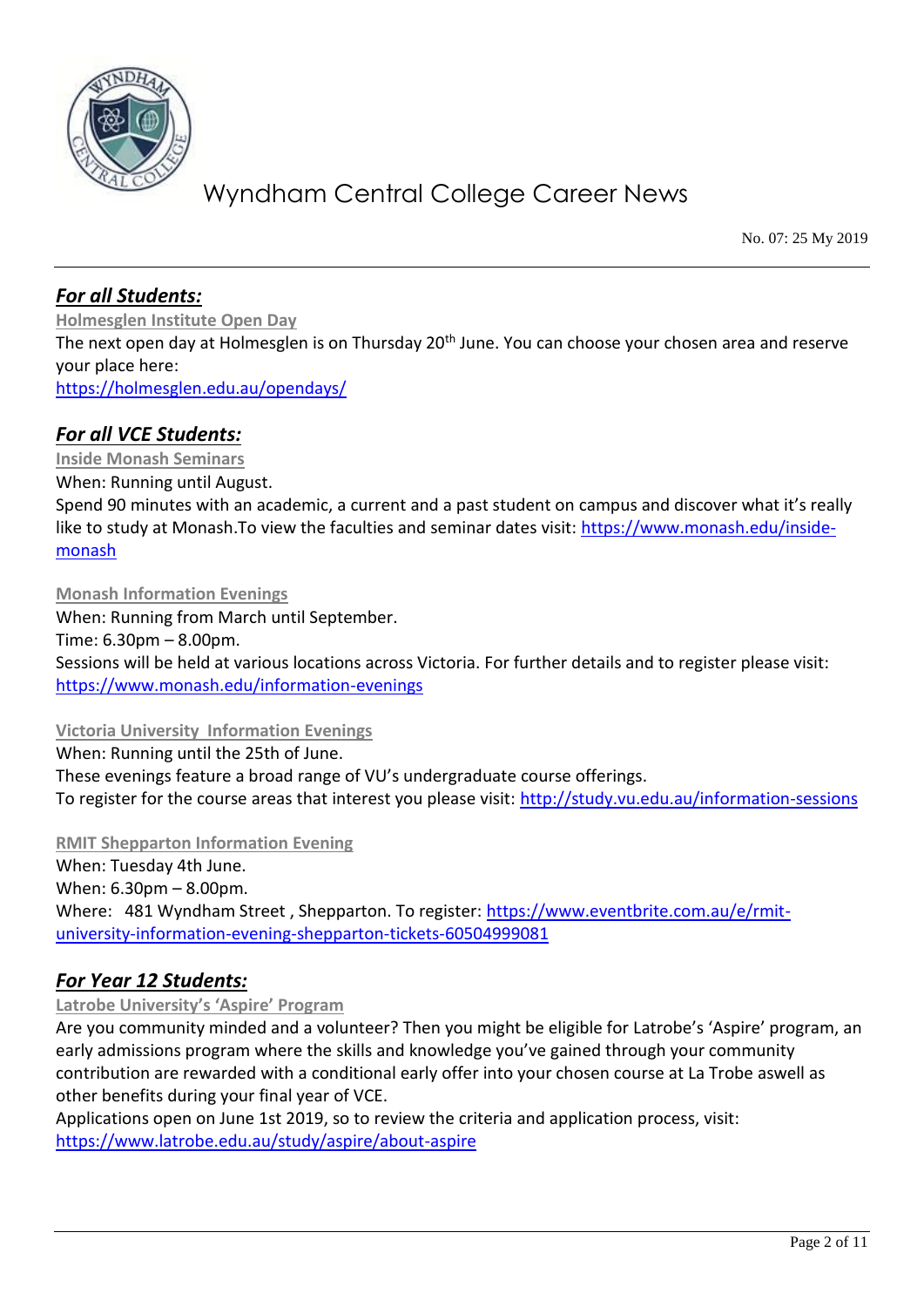

No. 07: 25 My 2019

## **News & Updates**

In this edition are included a lot of information sessions, seminars and campus tours. These events are really useful to help students get a feel for the culture and courses available at the various institutions. Most sessions are facilitated by lecturers, current or past students where you are able to ask a range of questions and are no cost to attend. So make sure you have your diary handy!

### **Chisholm Institute Update**

**Chisholm Open Night** When: Tuesday May 28th Time: 5pm - 7pm Where: Chisholm Berwick Campus – Building K,25 Kangan Dr, Berwick To register: [www.chisholm.edu.au/open](http://www.chisholm.edu.au/open)

#### **July School Holiday Workshops**

These interactive and creative workshops are open to students aged 14 - 19 years.

All workshops run from 9.30am to 3.30pm at their Frankston campus and cost \$15 which includes a light lunch. Bookings are essential so please register here: [www.chisholm.edu.au/workshops](http://www.chisholm.edu.au/workshops) or if your require further information contact: [studentrecruitment@chisholm.edu.au](mailto:studentrecruitment@chisholm.edu.au)

#### **Early Childhood Courses – Information Sessions**

Are you interested in studying early childhood education? Then why not learn more at one of these information sessions: *Berwick Campus* – Tuesday 11th June from 10am – 12.30pm Wednesday 26th June from 2pm – 4.30pm *Dandenong Campus –* Thursday 13th June from 10am – 12.30pm Thursday 27th June from 2pm – 4.30pm *Frankston Campus –* Friday 14th June from 10am – 12.30pm Monday 24th June from 2pm – 4.30pm

Further information and bookings: Email [winnie.wheldon@chisholm.edu.au](mailto:winnie.wheldon@chisholm.edu.au) or call 9212 5208

#### **Chisholm's Koorie Working Group**

Kirsty Bell is Chisholm Institute's Koorie Working Group's Liaison Officer. Kirsty works with local Aboriginal and Torres Strait Islander communities around consultation and engagement, and provides individual support to Koorie students. For more information please contact her on 9212 5298 or email [kirsty.bell@chisholm.edu.au](mailto:kirsty.bell@chisholm.edu.au)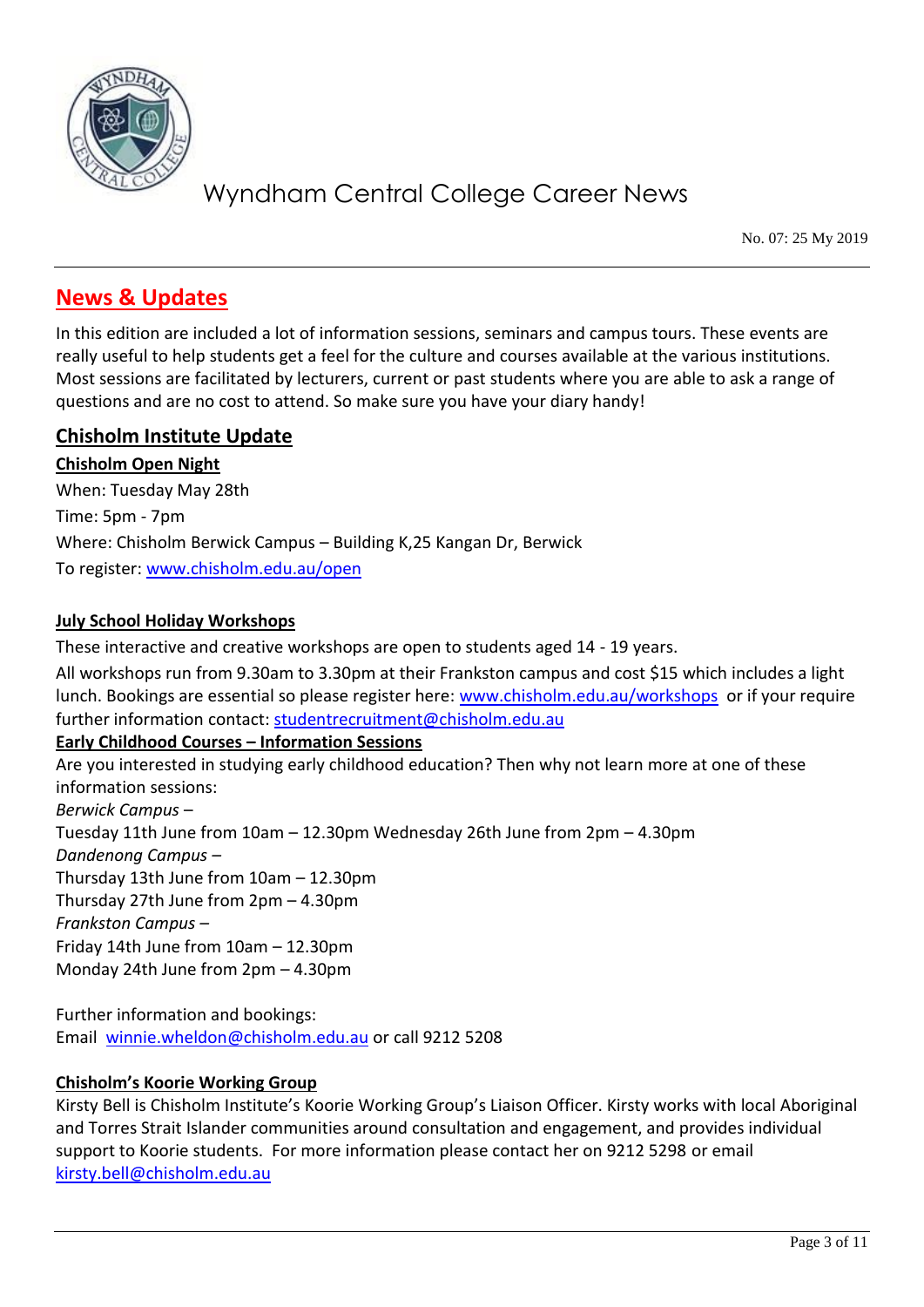

No. 07: 25 My 2019

### **Collarts Update**

#### **New Campus**

Collarts have now taken over the Melbourne Fashion Institute on George Street in Fitzroy. This new campus will be hosting some fashion marketing classes as well as other new courses.

### **New Course -** *Diploma of Dramatic Arts and Bachelor of Dramatic Arts in (Comedy).*

This comedy course is centered around theatre, film, television, radio, podcasting, and more. Students must complete year 12 and complete an interview. Applications will be via VTAC in August and no ATAR or subject requirements are required.

### **Deakin University Update**

Upcoming Information Sessions at Deakin:

**Arts** Gain an insight into Deakin's Bachelor of Arts degree and how it prepares students for a wide range of careers. The details are: Waterfront When: 12<sup>th</sup> June Time: 5.30pm–6.00pm Burwood When: 13<sup>th</sup> June Time: 6.00pm–6.30pm

#### **Criminology**

Learn more about studying criminology at Deakin. You will also gain further understanding into why people commit crimes and the certain behaviors identified as criminal. Held at both Waterfront and Burwood campuses on the following dates/times: Waterfront When: 12th June Time: 6pm–6.30pm Burwood When: 13th June Time: 5.30pm–6.00pm

For further information on these events, please contact: Phone: 1800 693 888 Email: [myfuture@deakin.edu.au](mailto:myfuture@deakin.edu.au)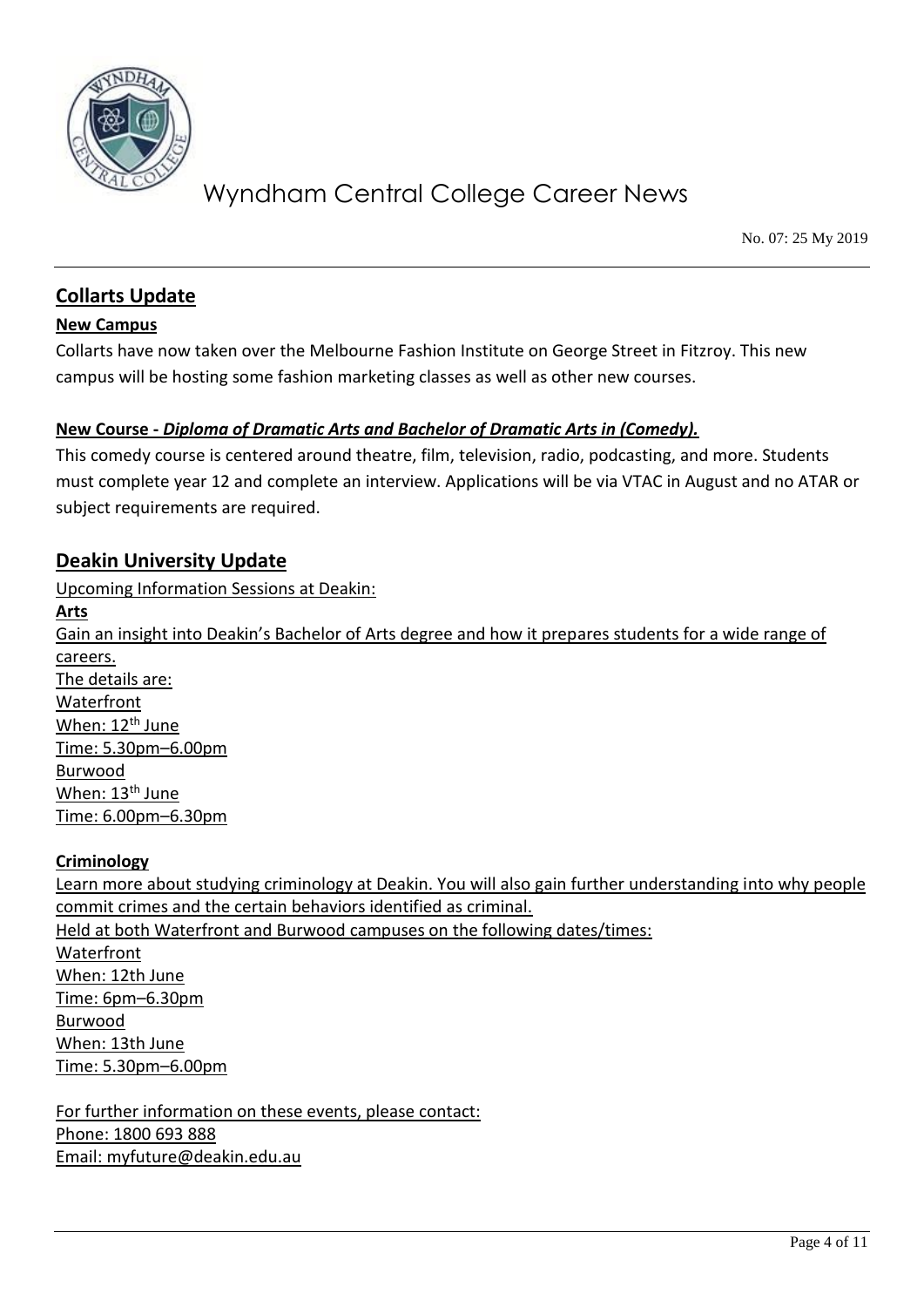

No. 07: 25 My 2019

### **Kangan Institute Update**

Certain institutes are partnering with universities to help provide students with pathway options into higher education.

Kangan Institute have put together some comprehensive information on further study options to help you map out your long term career plan.

Follow this link to find out more:

<https://www.kangan.edu.au/students/pathways-to-university>

### **Latrobe University Update**

#### **Experience Clever is coming up**

'Experience Clever' gives students the chance to not only see Latrobe's campuses but experience them by taking part in fun and dynamic workshops led by real lecturers. Open to future students and parents. The dates/campus: 31st May - Albury-Wodonga 3rd July - Bendigo 5th July – Melbourne To register visit: <https://www.latrobe.edu.au/study/life/events/experience-clever>

### **Melbourne Institute of Technology Update**

### **New course major – Digital Marketing**

This major comes under the Bachelor of Business degree and is accredited by the Australian Marketing Institute (AMI). It combines a traditional marketing major with digital marketing units like Social media, Video and Search marketing, Digital Content Creation and Management, Digital marketing Strategy etc. The entry requirements are; completion of VCE or equivalent including Units 3 and 4 and a study score of at least 20 in any English.

They now have 4 majors in the Bachelor of Business – Accounting, Marketing, Management and Digital Marketing.

### **New course major – Cyber Security**

This major comes under the Bachelor of Networking degree.

Entry requirements: Completion of VCE or equivalent including Units 3 and 4, a study score of at least 20 in any English and any Mathematics.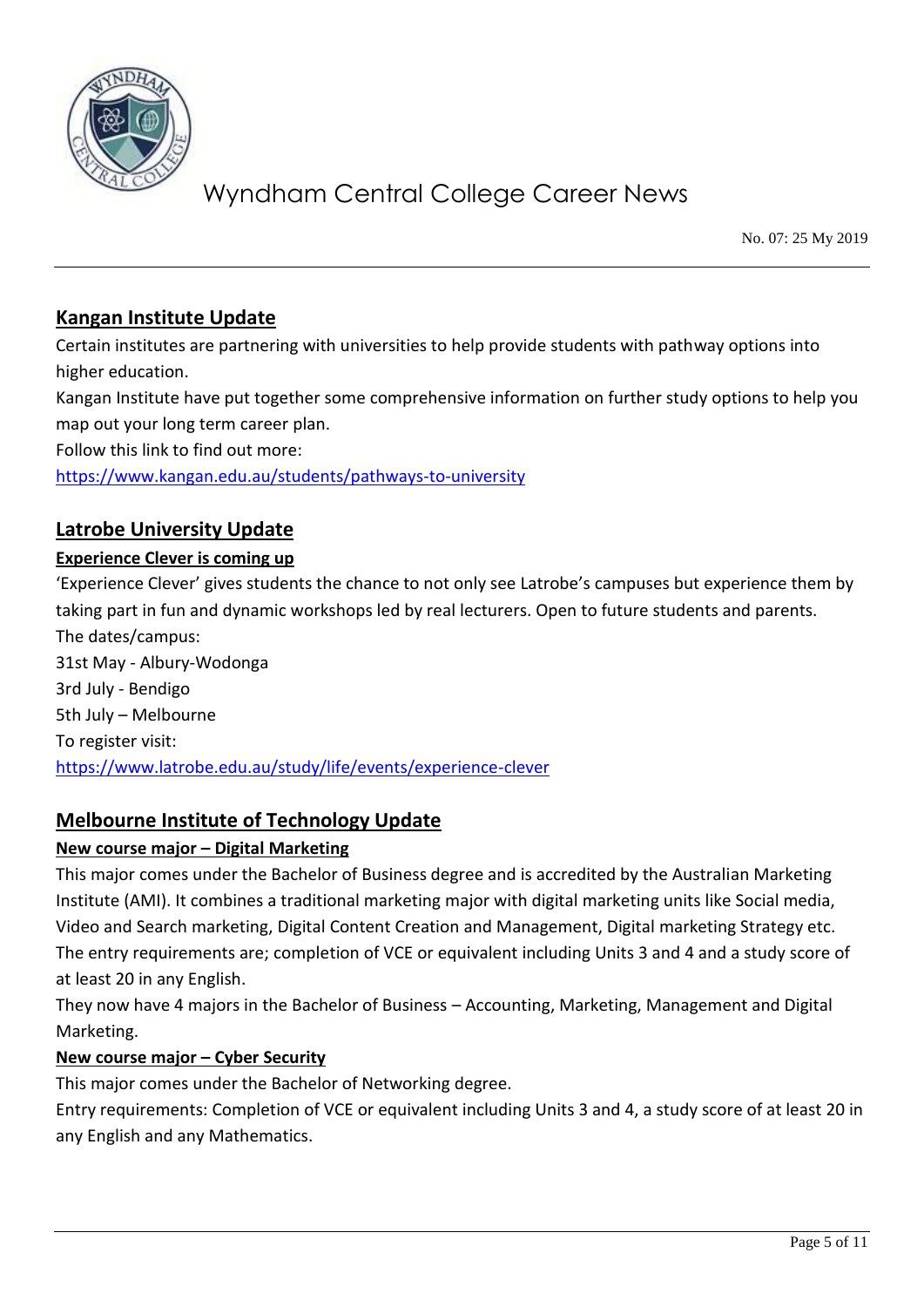

No. 07: 25 My 2019

### **Monash University Update**

#### **New Data Science Degrees**

Monash are introducing a new Bachelor of Applied Data Science and Bachelor of Applied Data Science Advanced (Honours) next year in 2020.

Monash University's new Applied Data Science programs will deal with the challenges that large bodies of data present to research, industries and society.

You can view their course guides online here:

<https://www.monash.edu/study/why-choose-monash/information-for-schools-and-teachers/publications>

#### **Science Precinct Tours**

Monash Clayton are providing a great chance to visit their science facilities and student spaces. Get a feel for campus life and you can have a chat with some science students and staff. They'll even help with course advice as well. The tours are running in July, you just need to select a date that suits you and register your attendance here:

<https://www.eventbrite.com.au/e/monash-science-precinct-tour-tickets-58770853204>

#### **Winter Campus Tours – Medicine, Nursing and Health Sciences**

Monash are also offering tours of their brand new Biomedical Learning and Teaching building so students can try out their clinical labs and simulation environments in nursing, radiography, physiotherapy, OT and paramedicine. Spaces are limited to offer the best experience, so registrations are essential. Winter tours will be running at both their Clayton and Peninsula campuses on the following dates: 2th July 2019 – Clayton 4th July 2019 – Peninsula Please follow this link: <https://www.monash.edu/campus-tours>

#### **Monash Indigenous Experience Winter Camp 2019**

Registrations are now open for Monash Uni's 2019 indigenous camp. So if you're a year 10, 11 and 12 indigenous student, please see the below details: When: 9th –13th July. Cost: Free - All expenses covered by Monash University including travel, accommodation and food. Register at: <https://www.monash.edu/indigenous-australians/programs/winter-camp>Registrations close Friday 21st June 2019. Please contact Kira Duroux if you have any questions at – [Kira.Duroux@monash.edu](mailto:Kira.Duroux@monash.edu) or call 03 9905 8699.

### **VTAC Information Sessions: Students & Parents**

Learn more about the VTAC application process, timelines, SEAS, scholarships and the VTAC offer system. An information session during school time for Year 12 Students followed by an information evening for parents. Further information will be provided shortly.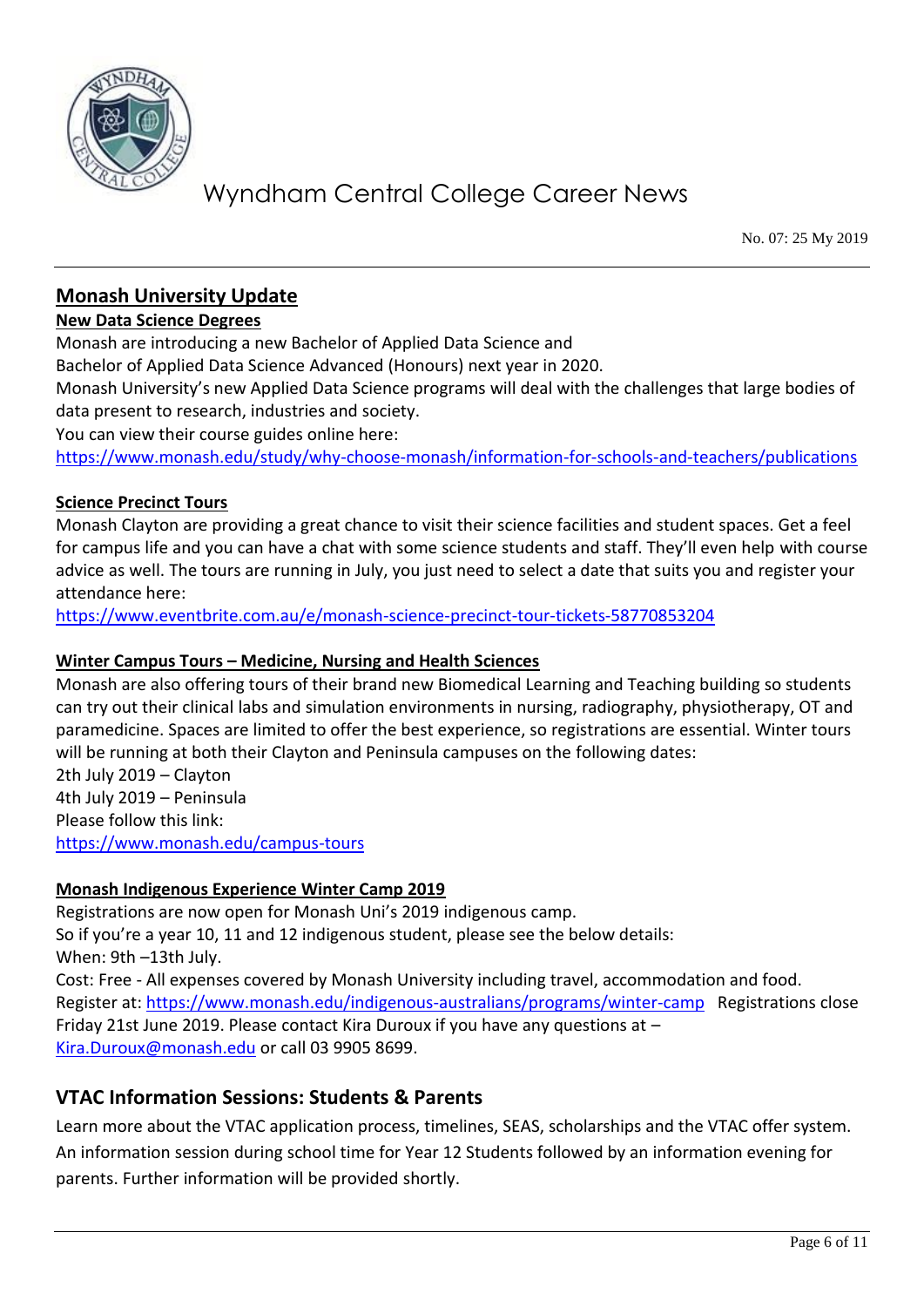

No. 07: 25 My 2019

## **UCAT Medicine and Dentistry Students**

### **One-day Workshop**

The NIE – National Institute of Education are running a one-day UCAT (University Clinical Aptitude Test) workshop coming up on Saturday the 8<sup>th</sup> of June in Melbourne. This course is designed for students considering a career in medicine or dentistry, for those sitting the UCAT this year and for those who wish to have a head-start in UCAT preparation. The venue is yet to be confirmed, however you can review the details and register here if you haven't already: [https://www.nie.edu.au/ucat-courses/simulated-ucat-day](https://www.nie.edu.au/ucat-courses/simulated-ucat-day-workshop?idU=2)[workshop?idU=2](https://www.nie.edu.au/ucat-courses/simulated-ucat-day-workshop?idU=2)

### **Richmond Institute of Sports Leadership**

For those students who wish to pursue their interest in this career, it is recommended that you research the VET course options and consider other introductory programs such as the 'Richmond Experiences' run by 'Richmond Institute of Sports Leadership' (RI). RI works in conjunction with Swinburne University of Technology who offer Diploma's in Sport Development and Leadership & Management. RI currently have two programs available to students, providing an excellent opportunity to learn about working in an elite sporting environment:

#### **Option 1: Duration – 90 mins**

- Visit Richmond Football Club's facilities and view a world class sporting environment.
- Learn about an elite AFL player's training session.
- Gain insight into the 'Richmond Institute of Sports Leadership' and sports industry pathways.
- $\bullet$  \$200 +GST\* (up to 40 students).
	- \*Free for groups of Year 12 students.

#### **Option 2: Duration – 4 hours**

- Same activities as above plus participation in a high-performance training session.
- $\bullet$  \$500 + GST (up to 25 students)

For more information, contact:

Email –[sportsleadership@richmondfc.com.au](mailto:sportsleadership@richmondfc.com.au) Mobile – 0473 111 109 Website – [www.richmondinstitute.com.au](http://www.richmondinstitute.com.au/)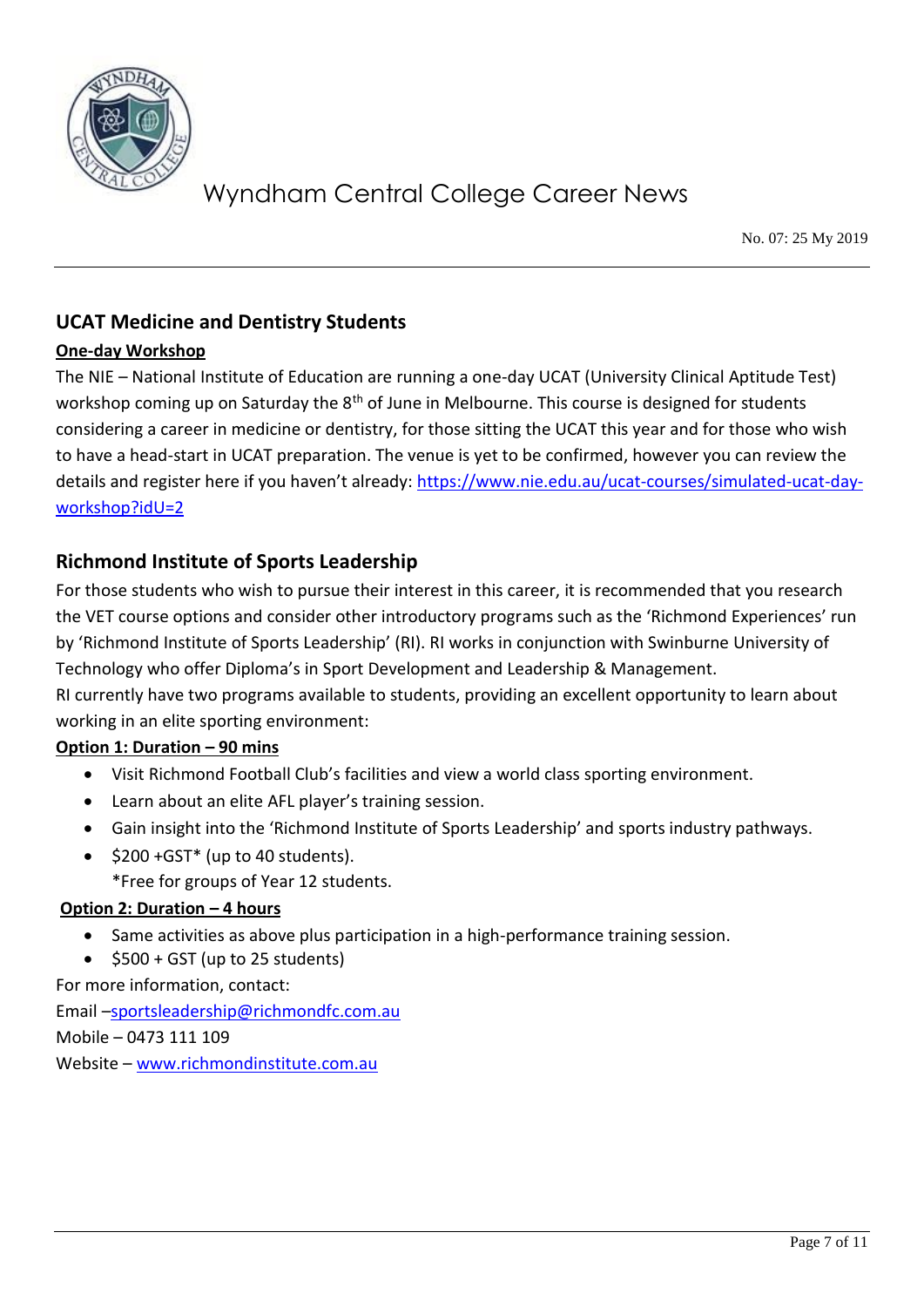

No. 07: 25 My 2019

## **Career Focus – Sports Coaching**

Sports coaches teach individuals and teams how to improve the way they play and practice their sport by analysing their performances, instructing them in relevant skills, providing motivation and enhancing their capabilities.

Sports coaches:

- Observe individuals' performances to determine the level of instruction required.
- Teach techniques to help sportspeople acquire additional skills or improve existing skills.
- Supervise practice sessions.
- Plan training programs.
- Supervise athletes' physical development.
- Organise and liaise with sports science staff.
- Arrange entries into competitions.
- Plan and direct game strategy, sometimes in consultation with club officials.
- Analyse the progress of games or competitions and give signals and instructions to players.
- Carry out post-competition analysis of performance and evaluate strategy.
- Undertake related administrative tasks such as booking venues, organising tours and budgeting.
- Travel with individuals and teams to competitions.
- Recruit players and coaching staff.

To work in this field, it is important to:

- Have a thorough understanding of the particular sport.
- Have good communication skills.
- Have good interpersonal skills.
- Be enthusiastic, disciplined and dedicated.
- Be flexible and innovative.
- Be prepared to travel and to work long hours, evenings and weekends.

Sports coaches can operate on an honorary (unpaid) or professional (paid) basis and usually specialise in a particular sport. The degree of personal proficiency required to coach a sport varies widely, ranging from experience as a voluntary junior coach through to an elite coach of a highly commercialised sport. Some areas of sports coaching do not require formal qualifications and each sport has its own coach qualification framework managed by the state and/or national governing body. Entry to this occupation may be improved if you have the background in the specific sport and/or have qualifications in a relevant discipline.

If sports coaching is a career of interest for you, you may like to consider a VET course, such as Certificate II & III in Sports & Recreation or Outdoor Recreation. You can also consider applying for a traineeship however entry requirements for these positions may vary, but employers generally require completion of Year 10. You can become a qualified sports coach by completing a degree in sports coaching, sport development, exercise and sports science, sport management or human movement. To gain entry into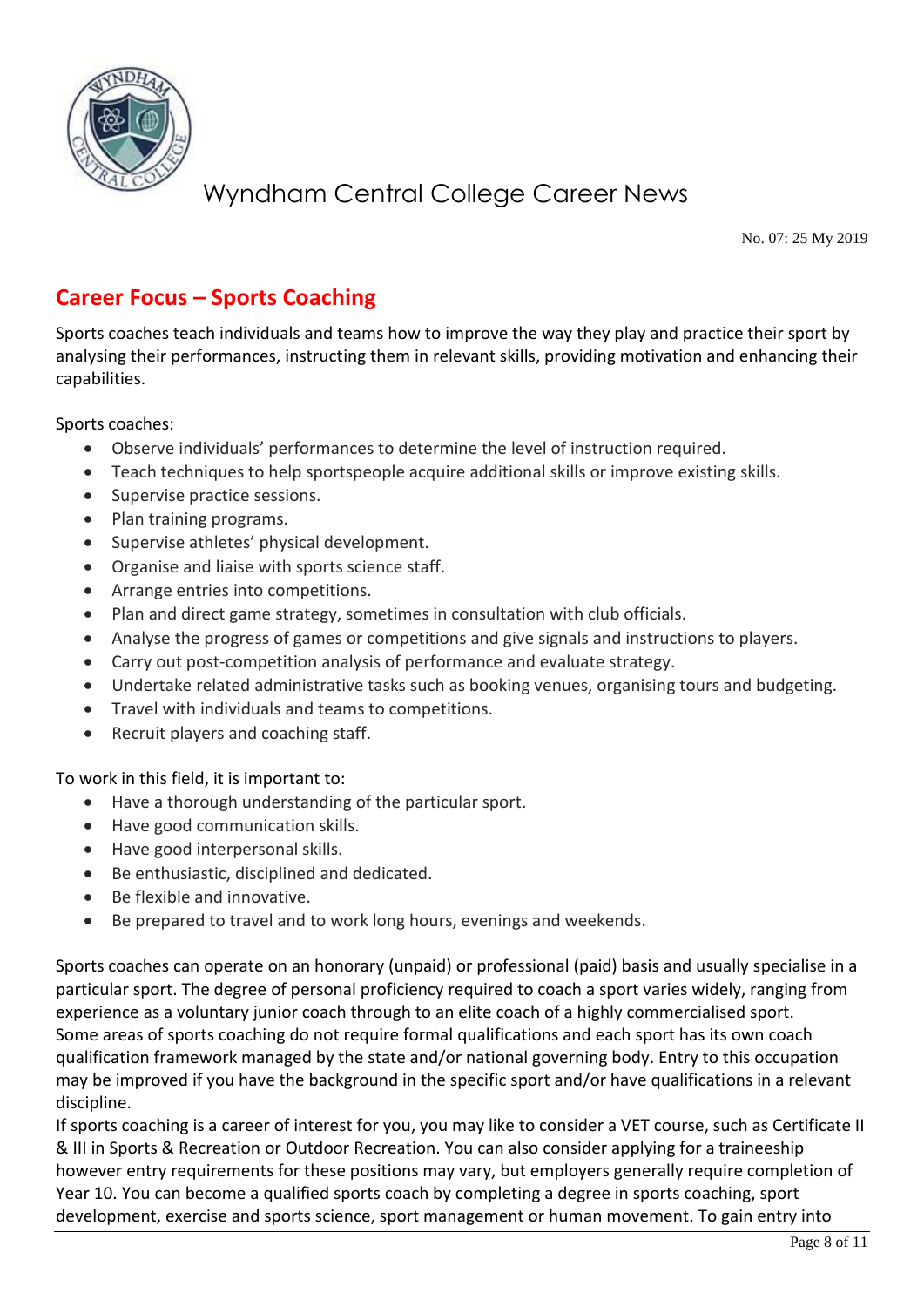

No. 07: 25 My 2019

these courses, you usually need to acquire your VCE. Prerequisite subjects, or assumed knowledge in one or more of English, Mathematics, Biology, Chemistry, or Physics are normally required. Institutions have different prerequisites and some have flexible entry requirements or offer external study. Please contact the institutions you are interested in for more information.

It is recommended that coaches become accredited. The National Coaching Accreditation Scheme (NCAS), coordinated by the

Australian Sports Commission [\(www.ausport.gov.au\)](http://www.ausport.gov.au/), offers education, training and accreditation to coaches. NCAS training programs include components for both general coaching principles and sportspecific skills, techniques and strategies. These programs are available for more than 70 sports, providing the industry-standard qualification for coaches.

Full-time employment opportunities can be limited for professional sports coaches. Coaches are employed by sporting clubs and associations, government agencies, government-funded centres (such as the AIS – Australian Institute of Sport, state, territory or regional institutes or academies of sport), holiday resorts and centres specialising in particular sports (such as horse-riding schools), swimming centres, health clubs, community institutions and educational institutions (schools and tertiary, for example). Job opportunities generally depend on the number of people playing various sports, corporate sponsorship and media coverage of sporting events, the performance of Australian sporting teams and individuals and the level of community interest/involvement in these performances. Other factors include the acceptance of sports as a part of a healthy lifestyle, the amount of money available to sporting clubs, the effectiveness of sports promotion, as well as the trend towards professionalism in many sports, including football, basketball, baseball, netball, hockey and soccer.

According to the latest Australian Government Labour Market Industry Projections Report, sports coaches, instructors and officials are due to see a 20.3% increase in employment growth in the next five years and Outdoor Adventure Guides a 26.5% growth.

Below is a list of pathway courses and single undergraduate degrees in Sports Coaching and Exercise Science in Victoria:

| <b>Pathway Courses</b>                 |                        |                                                                       |                 |             |
|----------------------------------------|------------------------|-----------------------------------------------------------------------|-----------------|-------------|
| <b>Institution</b>                     | Campus                 | <b>Course</b>                                                         | <b>Duration</b> | <b>ATAR</b> |
| <b>Box Hill Institute</b>              | Box Hill &<br>Lilydale | Diploma of Sport Development                                          | 1 Year          | <b>NA</b>   |
|                                        | Box Hill               | Diploma of Sport and Recreation<br>Management                         | 1 Year          | NА          |
| <b>Chisholm Institute</b>              | Cranbourne             | Diploma of Sport and Recreation<br>Management/Sport Development (VET) | 1 Year          | NА          |
| <b>Torrens University</b><br>Australia | Online                 | Diploma of Sport Development                                          | 1 Year          | <b>NA</b>   |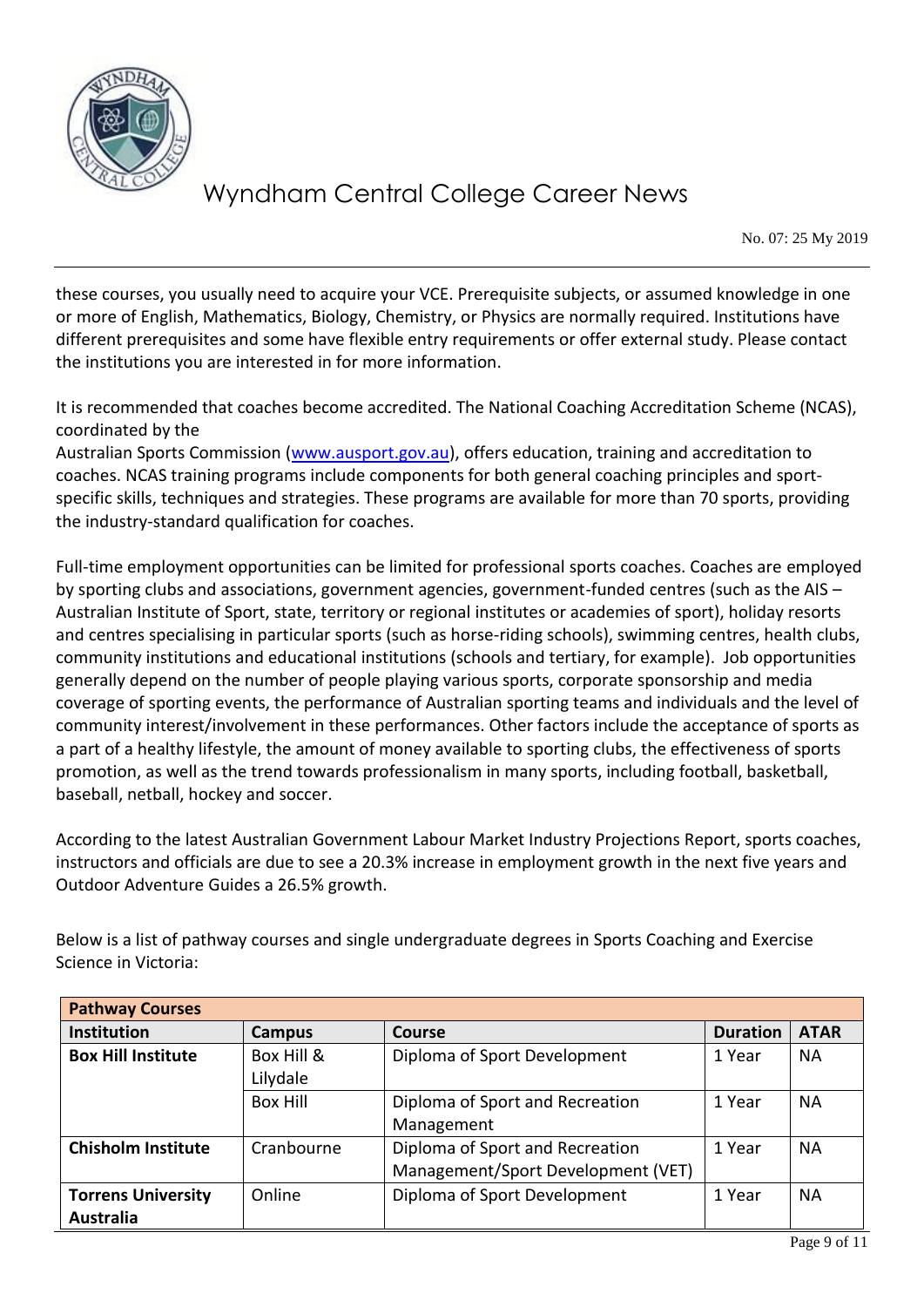

No. 07: 25 My 2019

| <b>VFA Learning</b>                     | Geelong,                     | Diploma of Sport Development (VET)             | 1 Year          | <b>NA</b>   |  |  |  |  |
|-----------------------------------------|------------------------------|------------------------------------------------|-----------------|-------------|--|--|--|--|
|                                         | Melbourne,                   |                                                |                 |             |  |  |  |  |
|                                         | Narre Warren                 |                                                |                 |             |  |  |  |  |
| <b>Bachelor (Undergraduate) Degrees</b> |                              |                                                |                 |             |  |  |  |  |
| <b>Institution</b>                      | <b>Campus</b>                | <b>Course</b>                                  | <b>Duration</b> | <b>ATAR</b> |  |  |  |  |
| <b>ACU</b>                              | Melbourne                    | <b>Bachelor of Exercise and Sports Science</b> | 3 Years         | 58.55       |  |  |  |  |
|                                         |                              | Bachelor of High Performance Sport             | 3 Years         | 59.05       |  |  |  |  |
|                                         |                              | Bachelor of Sport and Outdoor                  | 3 Years         | 61.05       |  |  |  |  |
|                                         |                              | Education                                      |                 |             |  |  |  |  |
| <b>CQ University</b>                    | Online                       | Bachelor of Exercise and Sport Science         | 3 Years         | <b>NA</b>   |  |  |  |  |
| <b>Deakin University</b>                | Geelong (Warn                | <b>Bachelor of Exercise and Sport Science</b>  | 3 Years         | 62.00       |  |  |  |  |
|                                         | Ponds)                       |                                                |                 |             |  |  |  |  |
|                                         | Melbourne                    |                                                |                 | 70.25       |  |  |  |  |
|                                         | (Burwood)                    |                                                |                 |             |  |  |  |  |
|                                         | Cloud,                       | <b>Bachelor of Business (Sport</b>             | 3 Years         | 80.25       |  |  |  |  |
|                                         | Melbourne                    | Management)                                    |                 |             |  |  |  |  |
|                                         | (Burwood)                    |                                                |                 |             |  |  |  |  |
|                                         | Melbourne                    | <b>Bachelor of Sport Development</b>           | 3 Years         | 63.15       |  |  |  |  |
|                                         | Burwood                      |                                                |                 |             |  |  |  |  |
| <b>Federation</b>                       | Flexible Delivery            | Bachelor of Exercise and Sport Science         | 3 Years         | 31.15       |  |  |  |  |
| <b>University</b>                       | (Gippsland) &<br>Mount Helen |                                                |                 |             |  |  |  |  |
|                                         |                              |                                                |                 | 40.15       |  |  |  |  |
|                                         | (Ballarat)<br>Mount Helen    |                                                |                 | 64.05       |  |  |  |  |
|                                         | (Ballarat)                   | <b>Bachelor of Sport Management</b>            | 3 Years         |             |  |  |  |  |
|                                         | Gippsland &                  | Bachelor of Sport, Physical and Outdoor        | 3 Years         | 47.35-      |  |  |  |  |
|                                         | Mount Helen                  | Education                                      |                 | 59.45       |  |  |  |  |
|                                         | (Ballarat)                   |                                                |                 |             |  |  |  |  |
| Holmesglen Institute                    | Chadstone &                  | <b>Bachelor of Sport Business</b>              | 3 Years         | 40.05       |  |  |  |  |
|                                         | City (St Kilda               |                                                |                 |             |  |  |  |  |
|                                         | Road)                        |                                                |                 |             |  |  |  |  |
| La Trobe University                     | Melbourne                    | Bachelor of Sports Coaching and                | 3 Years         | 57.65       |  |  |  |  |
|                                         |                              | Development                                    |                 |             |  |  |  |  |
|                                         | Bendigo                      | <b>Bachelor of Exercise Science</b>            | 3 Years         | 66.20       |  |  |  |  |
|                                         | Albury-                      | <b>Bachelor of Business (Sport</b>             | 3 Years         | 50.45       |  |  |  |  |
|                                         | Wodonga &                    | Management)                                    |                 |             |  |  |  |  |
|                                         | Melbourne                    |                                                |                 |             |  |  |  |  |
|                                         | Melbourne                    | Bachelor of Sports and Exercise Science        | 3 Years         | 60.65       |  |  |  |  |
| <b>RMIT</b>                             | <b>Bundoora</b>              | <b>Bachelor of Applied Science (Exercise</b>   | 3 Years         | 60.75       |  |  |  |  |
|                                         |                              | and Sport Science)                             |                 |             |  |  |  |  |
| Swinburne                               | Hawthorn                     | Bachelor of Exercise and Sport Science         | 3 Years         | 61.15       |  |  |  |  |